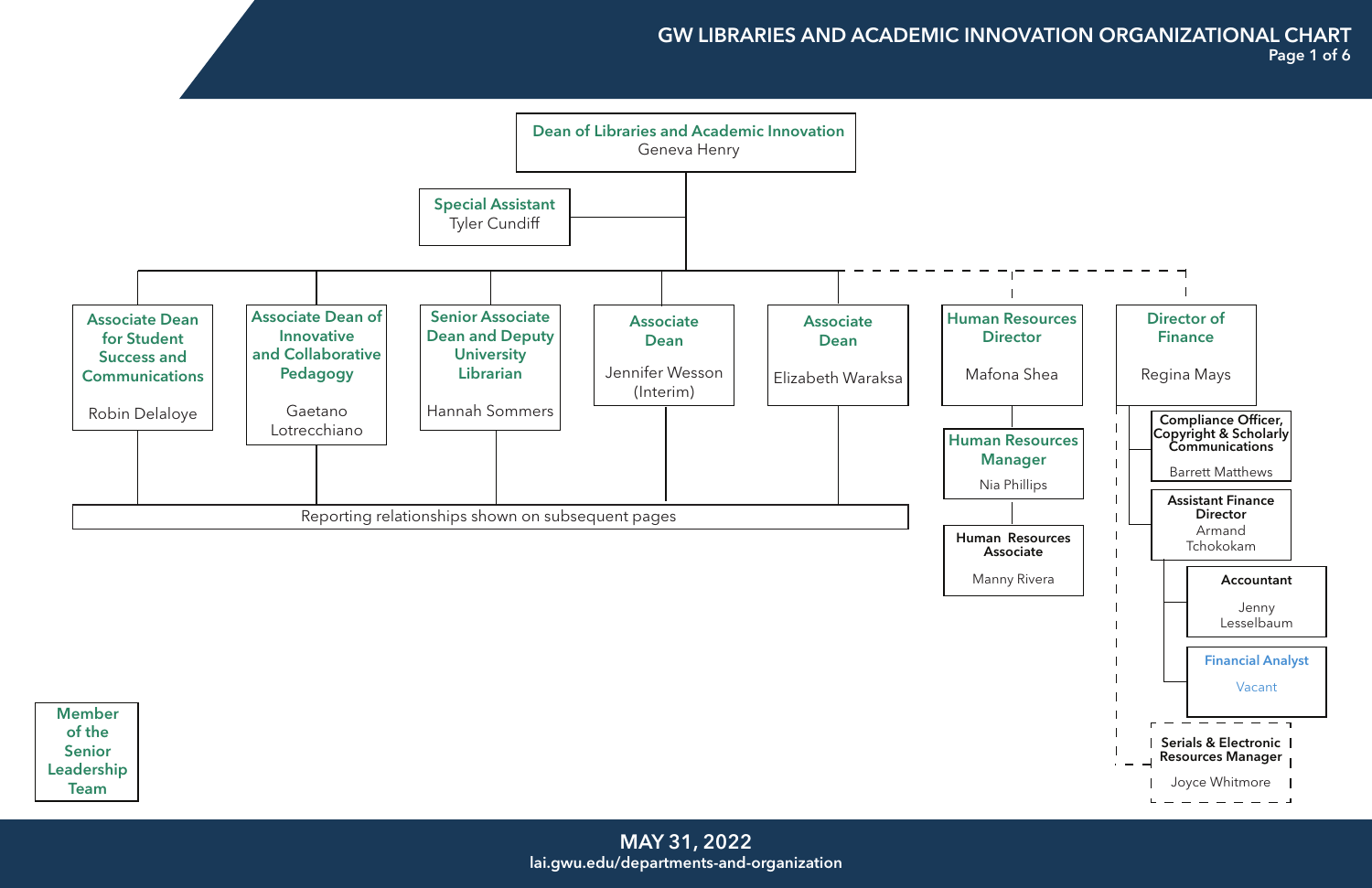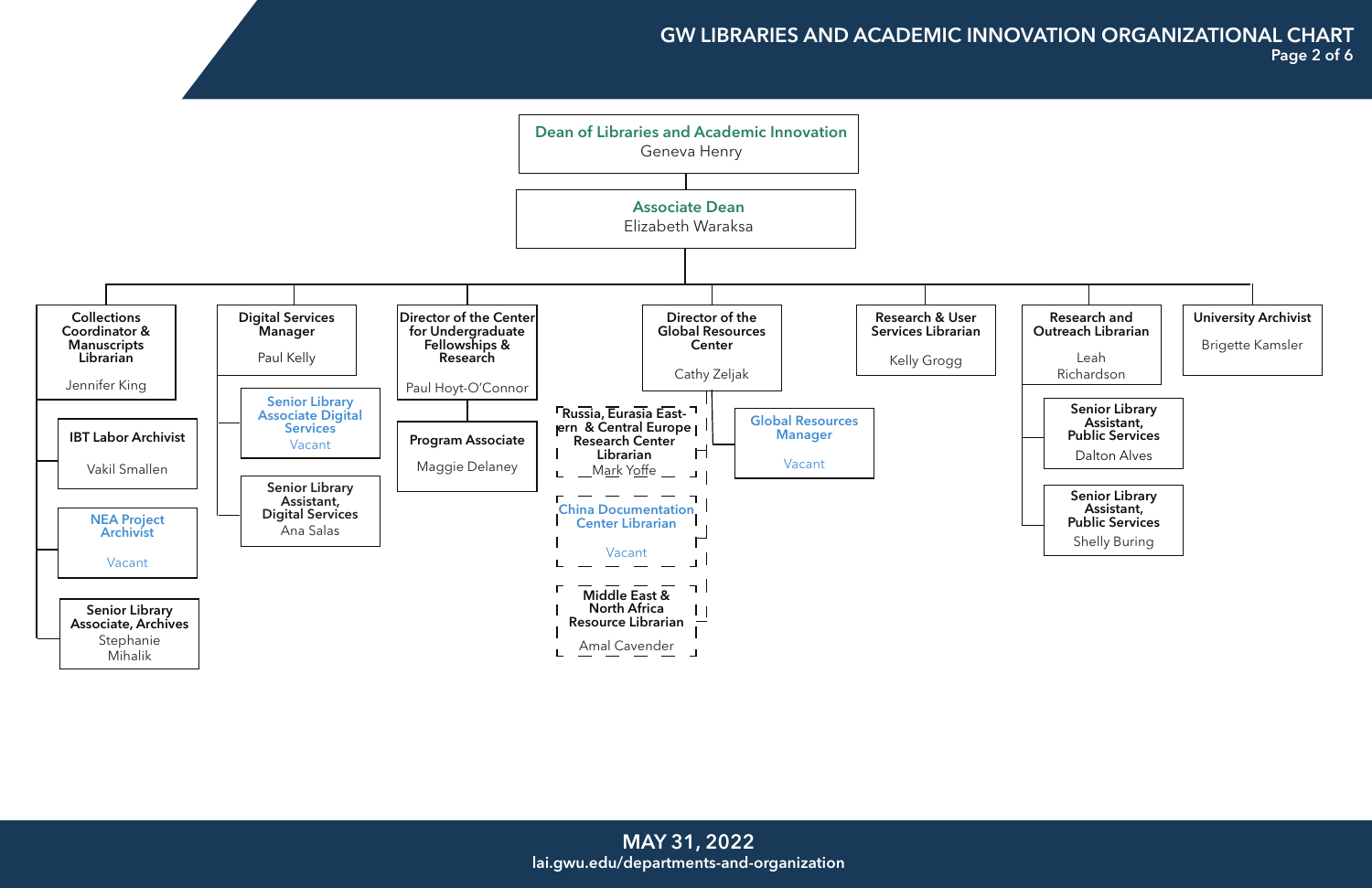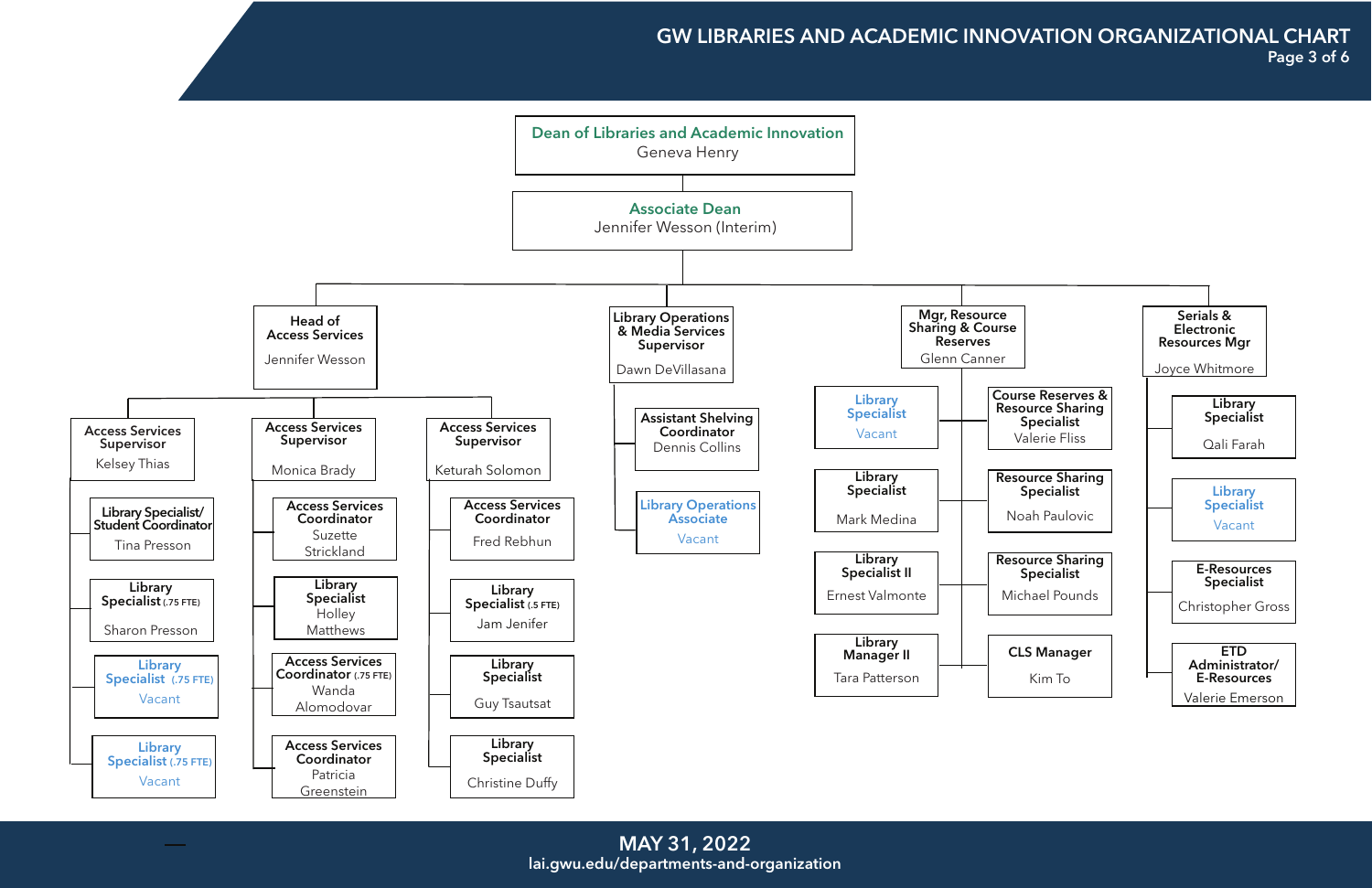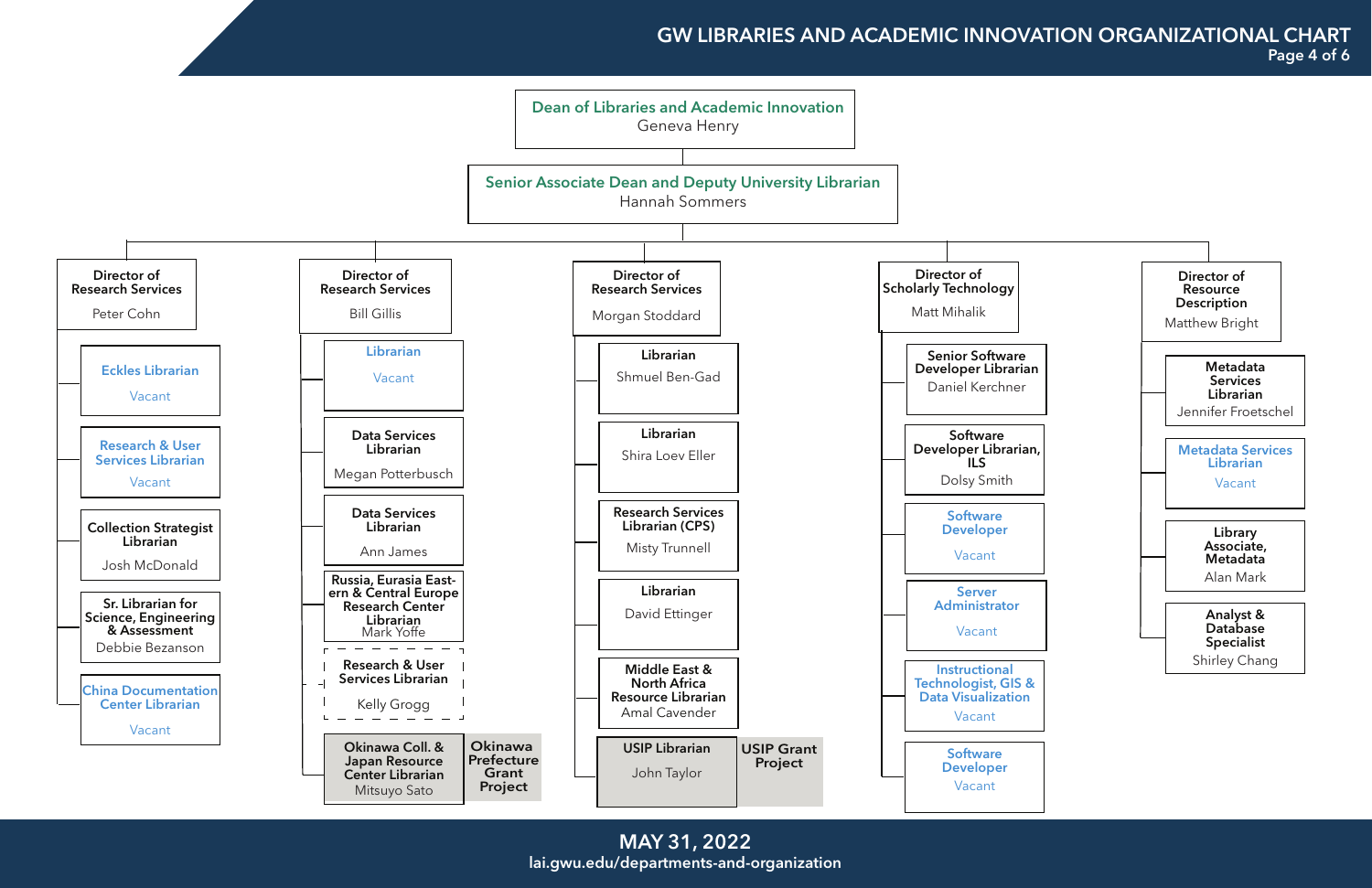## GW LIBRARIES AND ACADEMIC INNOVATION ORGANIZATIONAL CHART